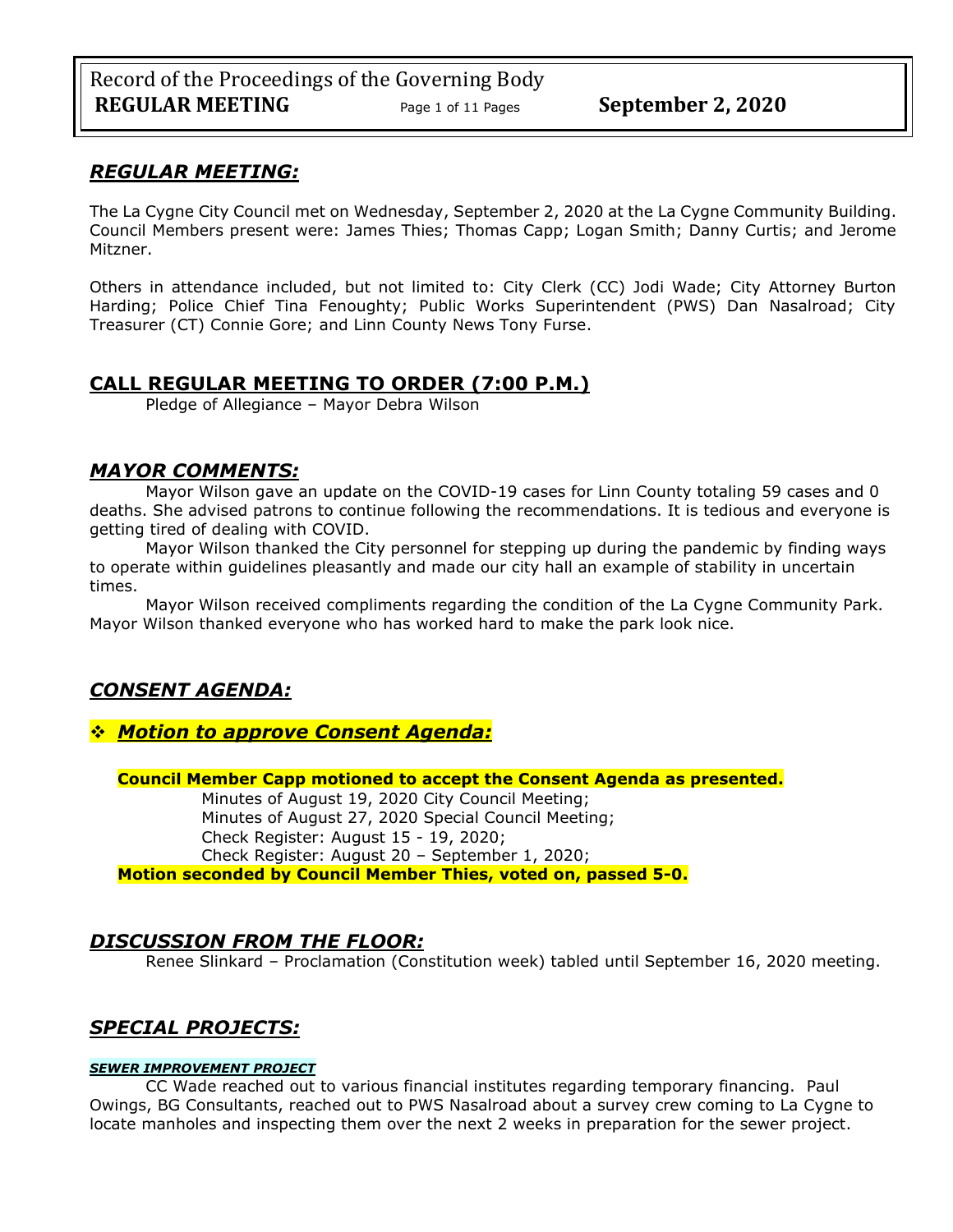# *SPECIAL PROJECTS CONT:*

### *SEWER IMPROVEMENT PROJECT*

CC Wade had reached out to BG Consultants regarding preliminary design meetings being held in the evening and was informed it would be possible to meet in the evening if necessary.

#### *STREET PROJECT – KDOT CCLIP PROJECT AT KS HWY 152 AND INDUSTRIAL ROAD*

Acquisition packets were issued to property owners near the project site regarding right-of-way and temporary easements.

Construction engineering inspection service proposals were reviewed by the Council. Council member Capp inquired if CC Wade had checked references on both companies, CC Wade had performed all reference checks.

### *EXECUTIVE SESSION:*

### ❖ *Motion*

**Council Member Mitzner motioned to go in to executive session for 10-minutes for consultation with an attorney for the city which would be deemed privileged in an attorney-client relationship and will return to the Council table at 7:10pm. Motion seconded by Council Member Thies voted on, passed 5-0. 7:00pm** 

Others in attendance included, but not limited to: City Attorney Harding and City Clerk Wade

# **Open Session Resumed at 7:10pm**

### ❖ *Motion*

**Council Member Mitzner motioned to select Cook, Flatt & Strobel Engineers, P.A. to perform construction engineering services on the KDOT CCLIP project. Motion seconded by Council Member Capp, voted on, passed 5-0.** 

#### *EMERGENCY SEWER LINE REPAIR – DOUBLE EAGLE EXCAVATING/RON WEERS CONSTRUCTION, INC*

Double Eagle excavating had not submitted costs for the work performed to date. City Attorney Harding presented a draft contract for Ron Weers Construction, Inc to Mayor Wilson and CC Wade for review. Council members reviewed the motions made at the Special council meeting held on August 27, 2020 which continued the contract with Double Eagle until the new contract is in place and to enter into an agreement with Ron Weers construction pending a signed contract.

### ❖ *Motion*

**Council Member Capp motioned to approve for the Mayor to sign the new contract with Ron Weers Construction, Inc in the amount of \$35,000 to bore a new encasement under the railroad tracks upon review. Motion seconded by Council Member Thies voted on, passed 5-0.** 

### *REPORTS OF CITY OFFICERS:*

### **CITY ATTORNEY –BURTON HARDING**

City Attorney Harding reviewed the memorandum issued by President Trump regarding the deferral of Social security taxes starting September 1, 2020 through December 31, 2020. Starting January 1, 2021 through April 30, 2021, the Employer is responsible for collecting the deferred tax and paying them back in to the IRS. City Attorney Harding informed the city they were not required to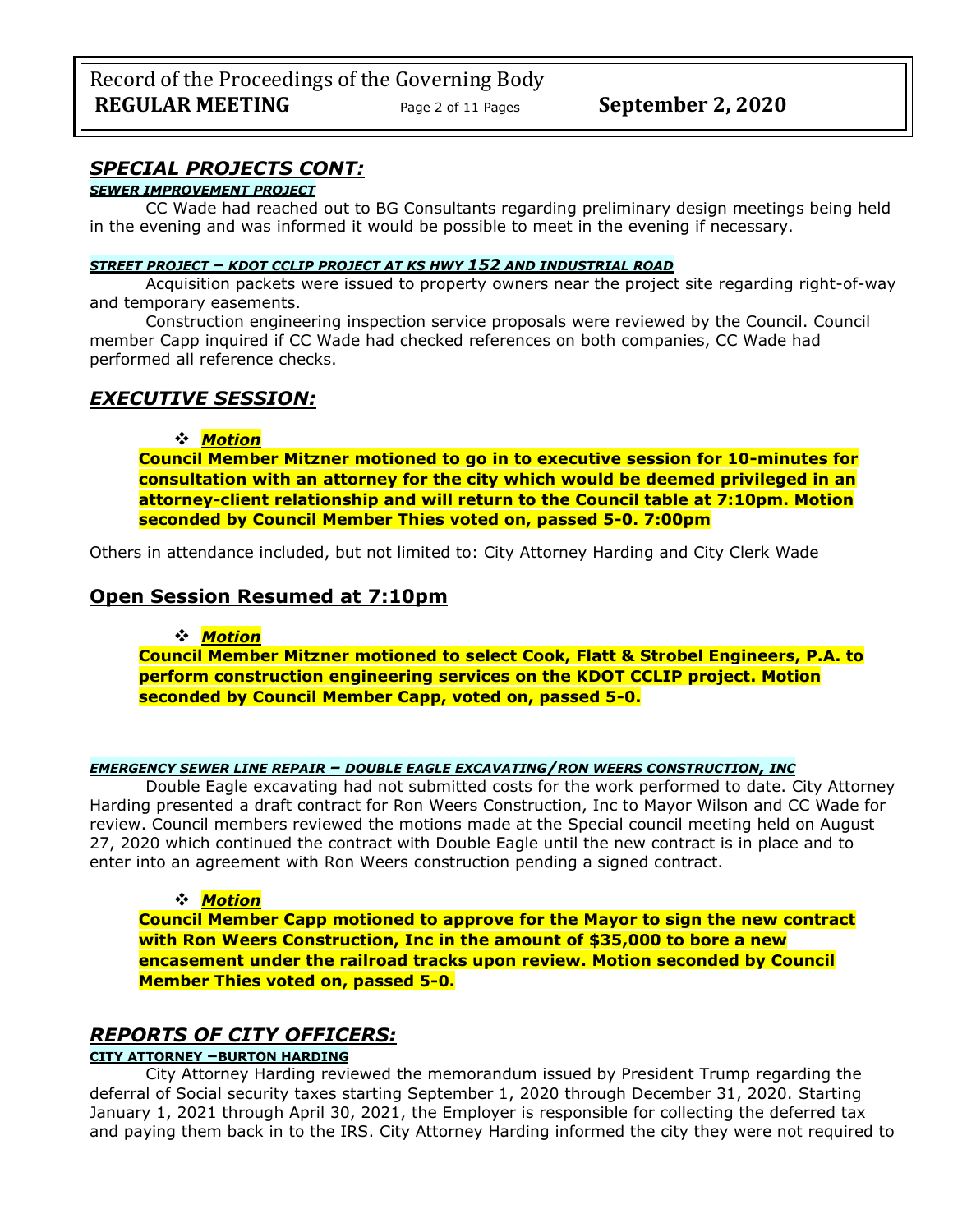# **CITY ATTORNEY –BURTON HARDING**

do this deferral and legal entities have been reviewing the memorandum regarding whom makes the decision on behalf of the employer. City Attorney Harding explained the liability for the City to pay the taxes back in even if an employee leaves the company. Discussion was held.

### ❖ *Motion*

**Council Member Curtis motioned to continue withholding social security taxes and depositing the taxes to the IRS. Motion seconded by Council Member Mitzner voted on, passed 5-0.** 

| CHIEF OF POLICE/CODES OFFICER - CORPORAL WEST REVIEWED CHIEF FENOUGHTY'S REPORT. |  |       |            |  |  |
|----------------------------------------------------------------------------------|--|-------|------------|--|--|
| <b>Traffic Stops Conducted</b>                                                   |  |       |            |  |  |
| <b>Citations issued since last meeting</b>                                       |  |       |            |  |  |
| Speed in School Zone                                                             |  |       | Revoked DL |  |  |
| <b>Expired Tag</b>                                                               |  | Speed |            |  |  |
|                                                                                  |  |       |            |  |  |

### **Calls for Service / Reports – 08/19/20 thru 09/01/20**

Animal Complaint – 3 Domestic Disturbance - 2 Citizen Assist CFS / contact - 6 Check Welfare – 2 Suspicious Activity – 2 Juvenile Investigation  $-1$  Ambulance - 1

### **Codes Enforcement**

The following letters have been sent: Follow Ups – 3 Notice to Appear Issued for Nuisance - 1

### **Animal Control**

2020/2021 there have been  $211$  dogs tagged

### **VIN Inspections-** 2 completed **New Business**

Council Member Capp inquired about the area behind Mc Elreath Storage being used as a dumping site for debris. Council Member Curtis advised Chief Fenoughty to review prior records pertaining to the site which had been approved at some point in time a few years back.

# *EXECUTIVE SESSION:*

❖ *Motion* 

**Council Member Capp motioned to go in to executive session for 5-minutes for nonelected personnel matter for an individual employee's performance and will return to the Council table at 7:46pm. Motion seconded by Council Member Mitzner voted on, passed 5-0. 7:41pm** 

Others in attendance included, but not limited to: City Attorney Harding

### **OPEN SESSION RESUMED AT 7:46pm**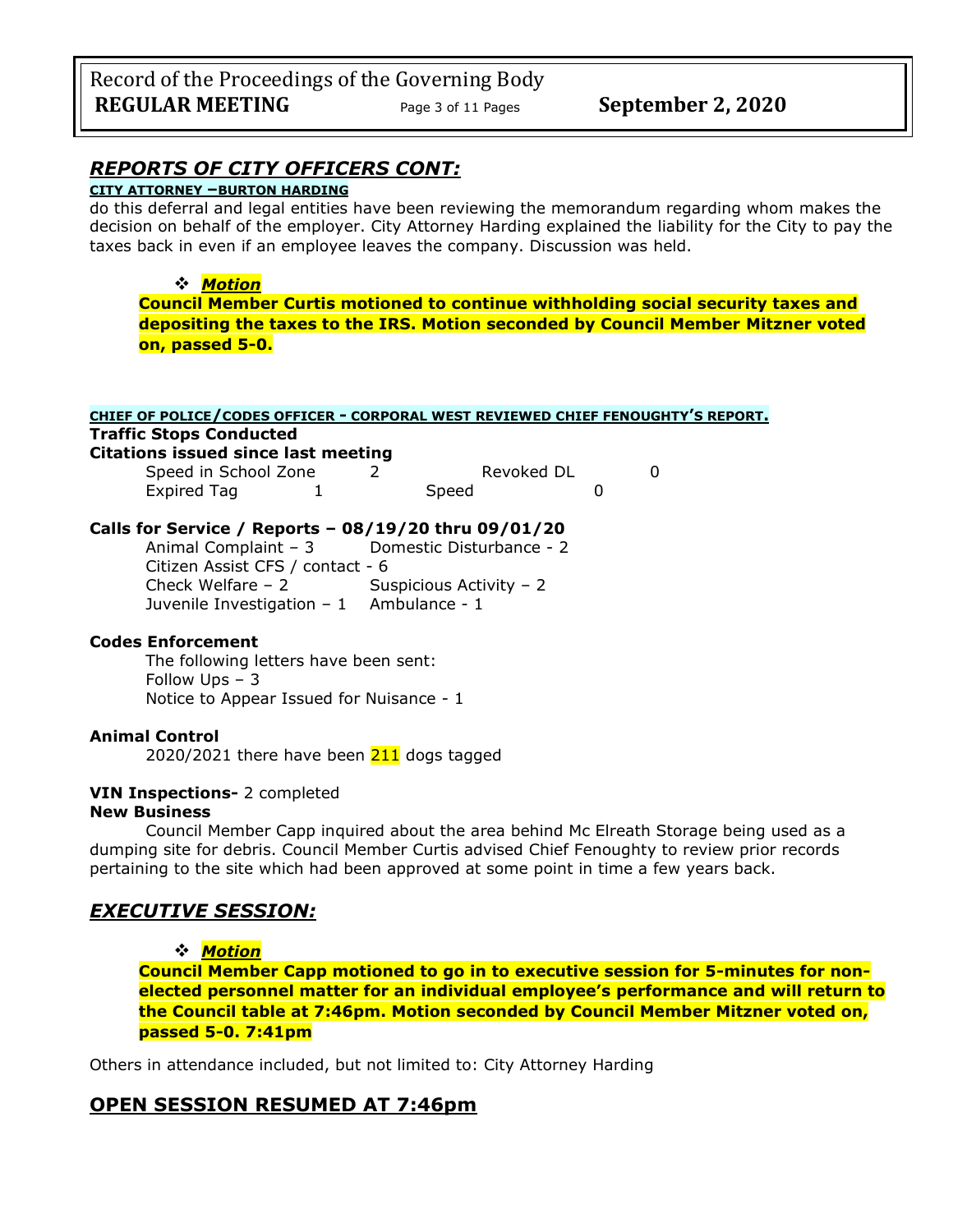**CHIEF OF POLICE/CODES OFFICER - CORPORAL WEST REVIEWED CHIEF FENOUGHTY'S REPORT**

### ❖ *Motion*

**Council Member Capp motioned to go in to executive session for 5-minutes for nonelected personnel matter for an individual employee's performance and will return to the Council table at 7:52pm. Motion seconded by Council Member Mitzner voted on, passed 5-0. 7:47pm** 

Others in attendance included, but not limited to: City Attorney Harding

# **OPEN SESSION RESUMED AT 7:52pm**

# ❖ *Motion*

**Council Member Capp motioned to go in to executive session for 10-minutes for nonelected personnel matter for an individual employee's performance and will return to the Council table at 8:02pm. Motion seconded by Council Member Mitzner voted on, passed 5-0. 7:52pm** 

Others in attendance included, but not limited to: City Attorney Harding

# **OPEN SESSION RESUMED AT 8:02pm**

### **Unfinished Business –**

Council Member Capp inquired about the status on cleaning up the Alley's. Chief Fenoughty and PWS Nasalroad had determined items would need to be removed if they were not readily/easily movable or if there were too many items piled up. PWS Nasalroad asked City Attorney Harding about miscellaneous items coming off of a property in to the street right-of-way and if the City could move the items back on to the owners' property. City Attorney Harding stated the City has control of the right of way and can remove items cluttering it. Discussion was held regarding a section of road at 3rd and Chestnut.

### **PUBLIC WORKS DEPARTMENT – PUBLIC WORKS SUPERINTENDENT (PWS) DAN NASALROAD**

Report from 8-17-2020 to 9-01-2020

# **Committee Discussions**

### **Water and Gas:**

- Mr. Hixon has notified Public works he has made the switch to propane and USDI will be digging up and capping the line on 9-03-2020.
- USDI will be making a gas leak repair behind city hall on 9-03-2020.

### **Street:**

- Street repairs for this year have been completed.
- Trimming limbs away from the streets has been completed.
- Will be starting to work on street signs, repair and replace.
- Mayor Wilson inquired about the Industrial Sign on the East side of La Cygne on Hwy 152. Council Member Mitzner indicated the Council had already approved to have PWS Nasalroad order a new sign and to reach out to the businesses in the Industrial park to see if they wanted to replace or purchase a smaller sign to go on the existing frame.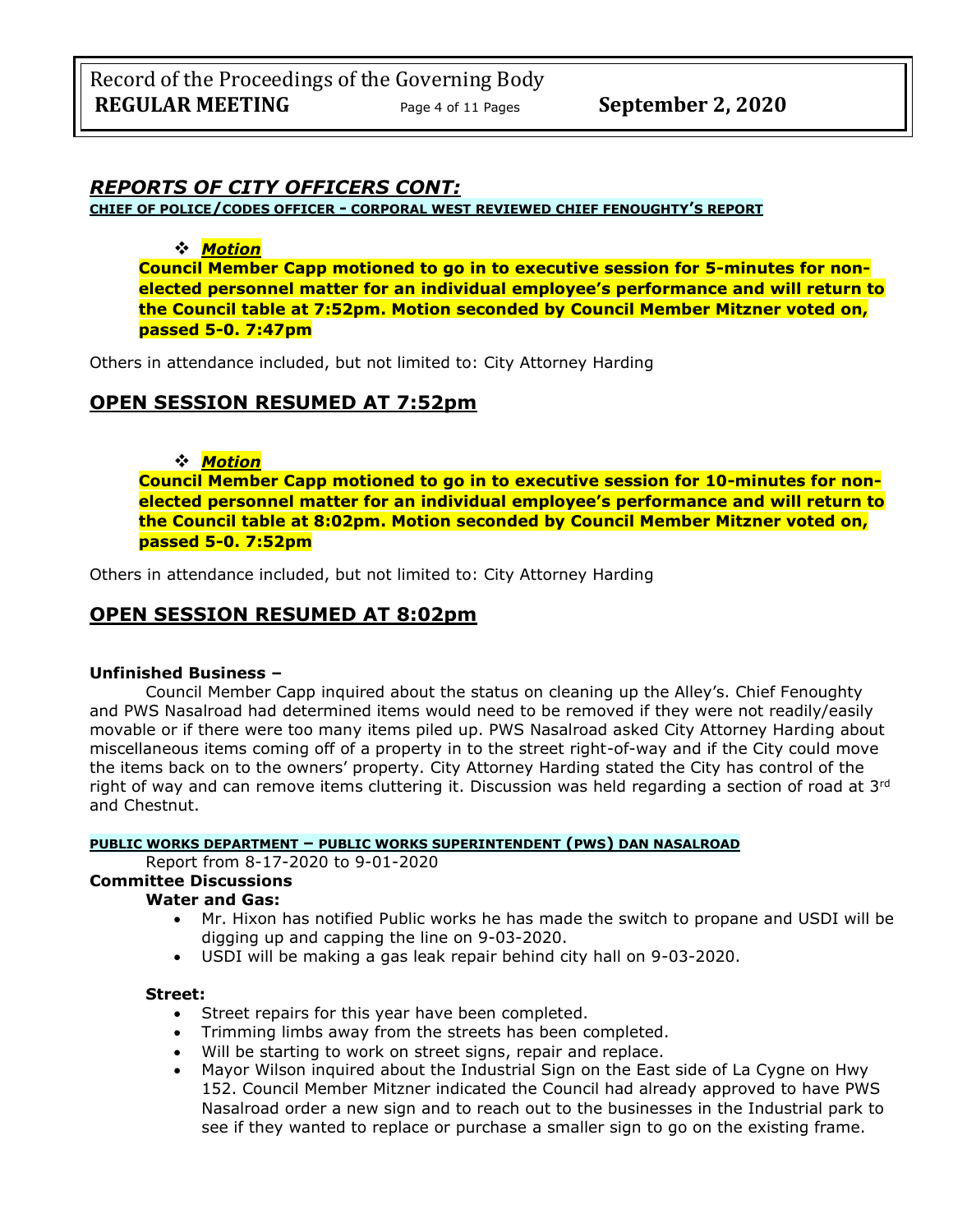#### **PUBLIC WORKS DEPARTMENT – PUBLIC WORKS SUPERINTENDENT (PWS) DAN NASALROAD**

#### **Sewer:**

- Sprayed lagoon fence line and banks for the final time this year.
- Railroad sewer project was started but put on hold until Sept. 8, 2020.
- Started locating all sewer manholes for upcoming sewer project.

#### **Cemetery:**

• Mowing and weed eating is caught up.

Council Member Capp asked about the city's cold patch supply and mentioned a pothole on  $1<sup>st</sup>$ street on the way to the community park. PWS Nasalroad is out of cold patch and reached out to the County to see if they had any available which they did not. PWS Nasalroad has been researching a "bagged" cold patch product that could be utilized.

Mayor Wilson expressed concern regarding the tractor which is being used to mow the banks of the sewer lagoon. The banks have a steep slope and safety is a priority for all employees. PWS Nasalroad will research tractors.

Council Member Mitzner mentioned brush on the roadway down where the sewer emergency repair is being performed. PWS Nasalroad stated Harsco has been doing some cleaning/clearing in that area.

#### **PURCHASE ORDER REQUEST FROM PWS NASALROAD FOR A SNOW PLOW**

PWS Nasalroad reviewed the status of the current snow plow (e.g. sway bar is broke and bent). Discussion had been held during the June 9, 2020 budget workshop regarding the purchase of a new snow plow which was listed on the 2020 Capital improvement planning schedule. PWS Nasalroad has been researching plows to fit the new dump truck and is presenting a Boss 10' heavy duty snow plow from American Equipment Company out of Kansas City, KS in the amount of \$8,287 which includes installation.

### ❖ *Motion*

**Council Member Mitzner motioned to purchase the Boss 10' heavy duty snow plow from American Equipment Company in the amount of \$8,287. Motion seconded by Council Member Capp voted on, passed 5-0.** 

#### **FIRE DEPARTMENT – FIRE CHIEF DAN NASALROAD –**

Annual truck pump testing has been completed. Some of the repairs have been completed after the inspections. Not sure when training will resume.

#### **CITY CLERK – JODI WADE**

Report from 8/19/2020 – 9/2/2020

- Read Sewer Rehabilitation Contract agreement with GB Consultants.
- Corresponded with attorney's regarding Linn Valley Lakes Water Purchase Agreement.
- Updated Quicken to a new version reviewing chart of accounts.
- Prepared advertisement for Surplus Real Estate property.
- Reviewed current budget status.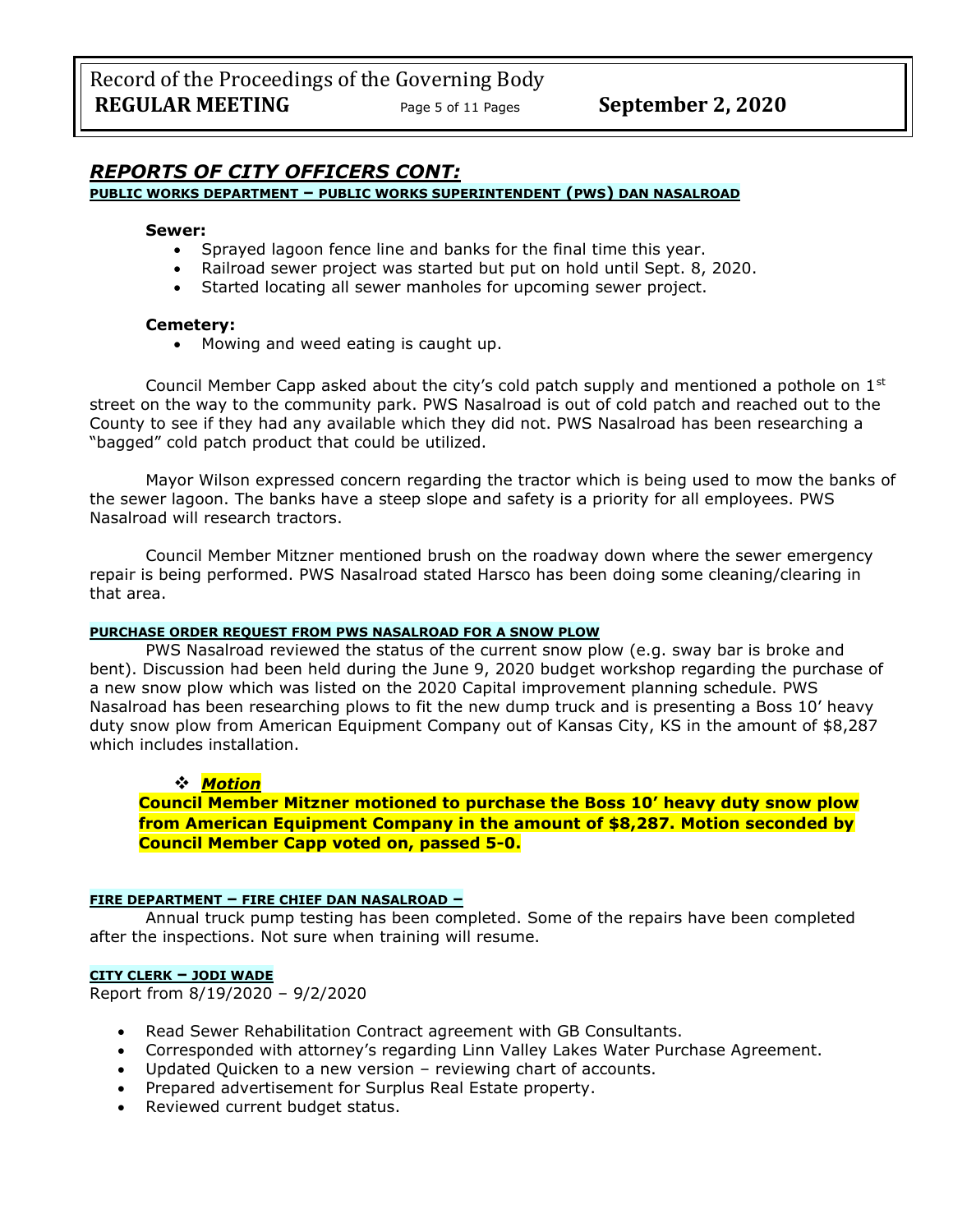### **CITY CLERK – JODI WADE**

- City Clerk Laptop power button malfunctioned, sent in for warranty repair. Working from a different station in the meantime.
- Researched for blueprints for La Harper Heights.
- Completed filing paperwork for 8<sup>th</sup> street dedication.
- Prepared Acquisition packets and hand delivered to all property owners.
- Researched Planning & Zoning regulations regarding parking areas.
- Researched Planning & Zoning regulations/codes regarding minimum house size requirements.
- Prepared and delivered CDBG-CV grant application packets.
- Talked to Paul Owings, BG Consultants, regarding scheduling and preparations for sewer project. PWS Nasalroad & crew will assist BG inspectors in locating all the manholes around the city.

Meetings/Trainings Attended virtually:

League of Municipality Weekly Conference Call

Overtime Hours for City Hall for the last pay period: 9.5 hours

# *COUNCIL COMMITTEE REPORTS:*

### *WATER & GAS -*

- (In Committee review) Draft Ordinance for Gas Utility. Vacant riser- meter installation fee has been added to the draft.
- (In Committee review) Vacant Pit or Riser Meter installation fee. CC Wade is working on the draft Ordinance and Resolution. Will be presented at the September 16, 2020 meeting.
- Gas audit has been completed. USDI submitted responses to the Notice of probable noncompliance identified during the KCC inspection conducted on April 21, 2020. PWS Nasalroad stated things should go smoother next year.

### *STREET –*

- (In Committee review) RFP for Stormwater Master Planning.
- (In Committee review) 104 S. 4<sup>th</sup> Street (Frankie's Liquor Parking access/driveway): continued review of the regulations/codes pertaining to the entrance/parking lot/street repair. City Attorney Harding indicated Frankie Elder had a survey done of her property located at 104 s. 4<sup>th</sup> St. and found out from Linn County mapping the right of way is 70' wide at that location. City Attorney Harding indicated the pot holes are located in the city right of way which is under the control of the City. Mayor Wilson indicated she had prepared a power point presentation she would like to present to the Council and to the C-2 business owners who have access to their businesses off of City streets at a special meeting. The Council needs to discuss and determine the setback of access points from the connecting links of the city streets with the state highway. PWS Nasalroad asked if the City is responsible for the right-of-way. City Attorney Harding explained the duty to make sure the right of way is safe. Mayor Wilson asked what the City could do to prevent people from driving through the area in order to make it safe. Council Member Mitzner asked PWS Nasalroad about placing jersey (concrete) blocks to block the area with the potholes. PWS Nasalroad will check with KDOT on the distance the blocks would need to be located from KS Hwy 152 on our street.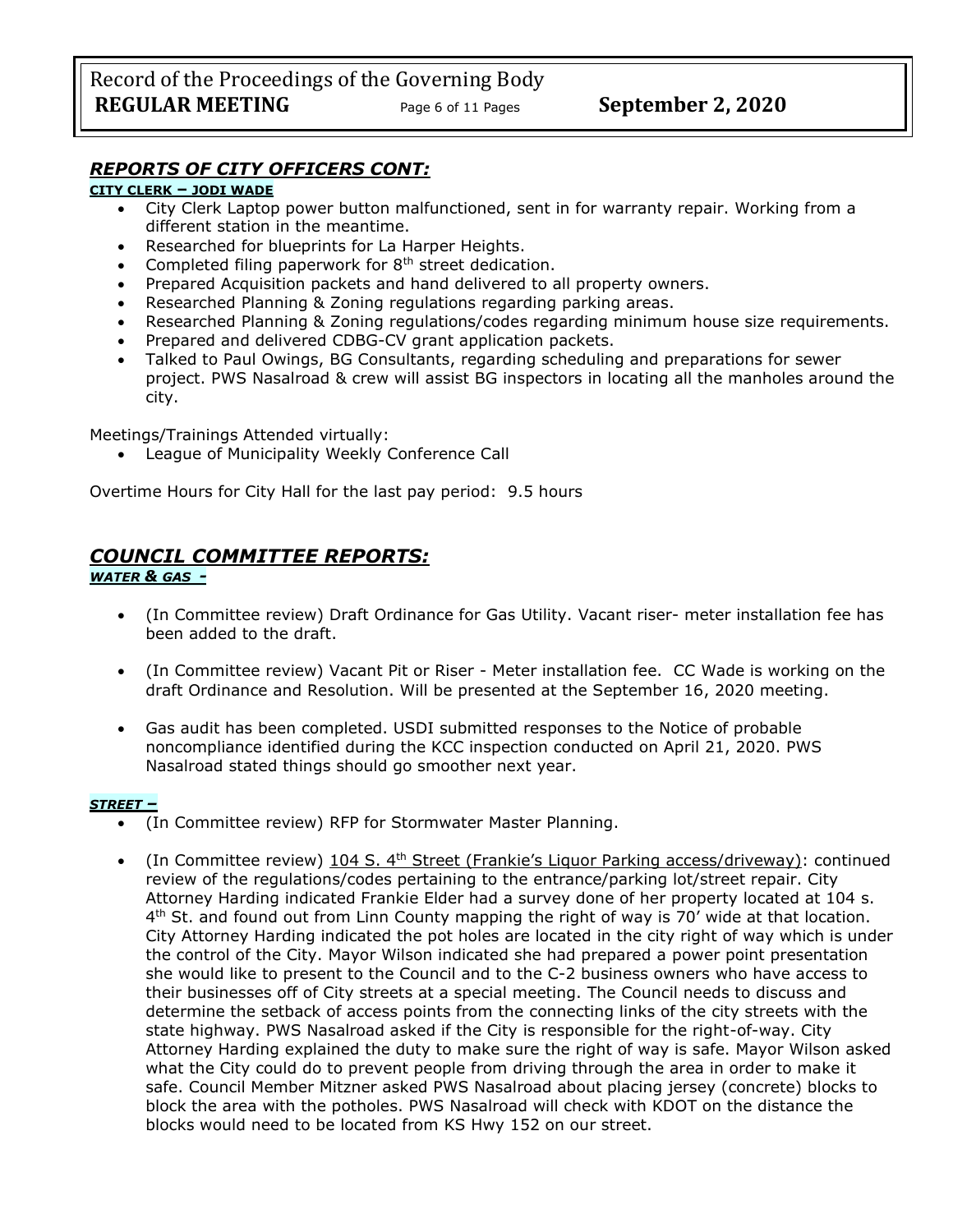# *COUNCIL COMMITTEE REPORTS CONT:*

*STREET CONT –*

### ❖ *Motion*

**Council Member Thies motioned approval for PWS Nasalroad to purchase up to four concrete blocks to be placed at 104 S. 4th Street near the pothole area. Motion seconded by Council Member Mitzner voted on, passed 4-1 (Nay-Curtis).** 

#### *SEWER-NONE PARK-NONE*

### *CEMETERY –*

- (In Committee review) Chapter XI. Public property, Article 1. Cemetery regulations.
- Sale of surplus equipment: Ex-Mark mower. No bids were received by August 28, 2020. Discussion was held on whether to continue to advertise. CC Wade will reach out to local auction services to see if the mower could be placed in an auction similar to using Purple Wave Auction services.

#### *PUBLIC SAFETY –NONE*

#### *COMMUNITY BUILDING-NONE*

#### *EMPLOYEE RELATIONS & TRAINING -*

- (In Committee Review) Spring 2021 Ethics/Public Service Training.
- Deferral of employment (Social security taxes) update from the League of Municipality was covered under City Attorney reports.

# *SPECIAL COMMITTEE REPORTS:*

#### *EMERGENCY MANAGEMENT -NONE*

#### *SWANFEST COMMITTEE -NONE*

*PLANNING & ZONING –* Mayor Wilson had received a letter of interest from Brendan O'Reilly for the position on the Planning & Zoning commission.

### ❖ *Motion*

**Council Member Mitzner motioned to appoint Brendan O'Reilly to the Planning & Zoning Commission. Motion seconded by Council Member Capp voted on, passed 5-0.** 

*LA CYGNE COMMUNITY PARK BOARD-*(1) Vacant seats still remains.

# *UNFINISHED BUSINESS:*

**106 S COMMERCIAL STREET (OLD WATER TOWER LOT)** Advertisement for surplus of real estate property have been placed around town, on Facebook and in the newspaper. Sealed bids are due by September 11, 2020.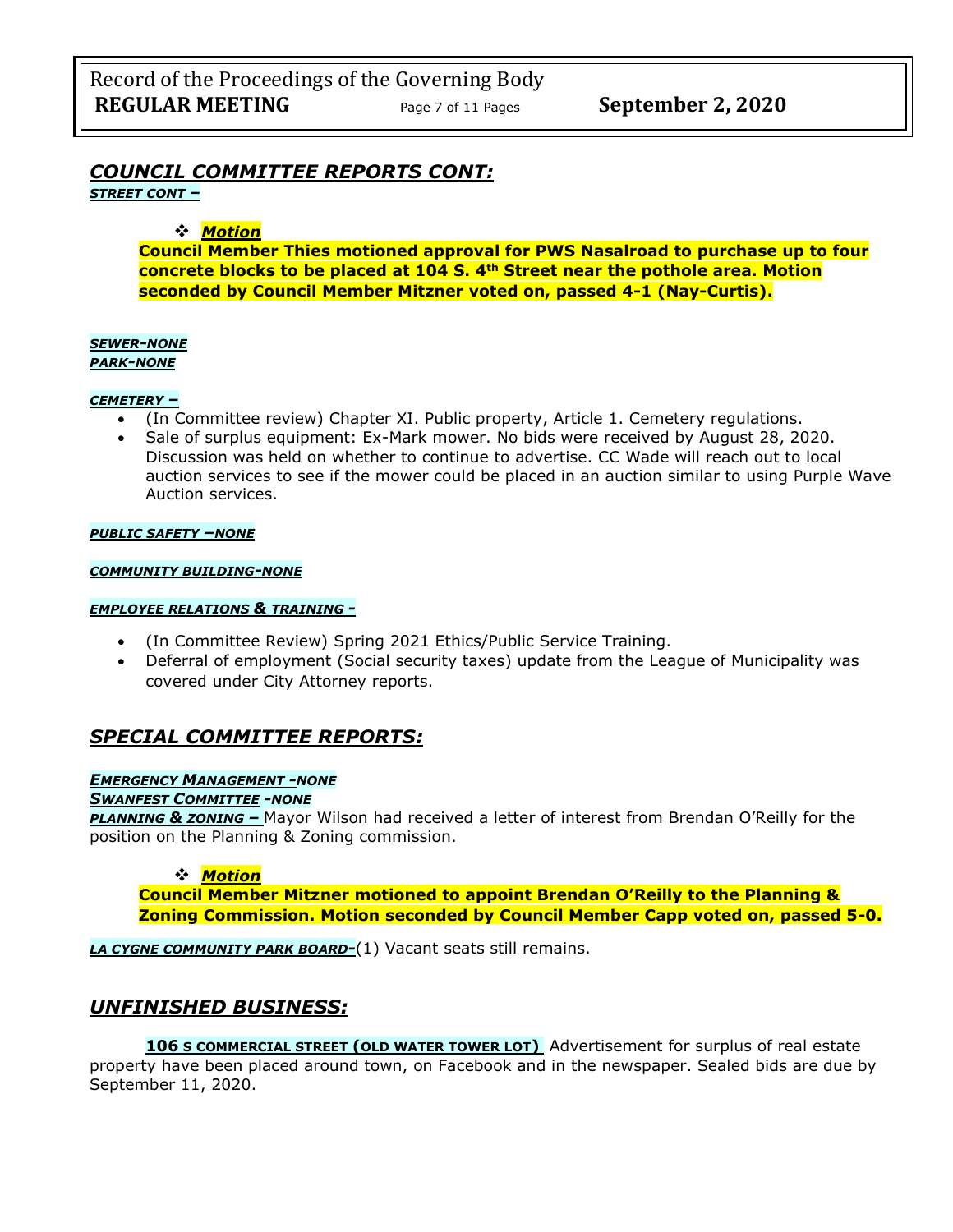### *NEW BUSINESS:*

#### **ORDINANCE NO. \_\_\_AN ORDINANCE ADDING TO 27-301 ARTICLE 27 SECTION 27-3 GENERAL STANDARDS AND REMOVING 27-501B ARTICLE 27 SECTION 27-5 PROHIBITED SIGNS OF THE LA CYGNE ZONING REGULATIONS.**

City Attorney Harding had some questions regarding the wording in the ordinance. The ordinance was tabled until the September 16, 2020 meeting.

### **ORDINANCE NO. \_\_\_AN ORDINANCE ADDING TO 2-301 ARTICLE 2 SECTION 2-3 DEFINITIONS, OF THE LA CYGNE ZONING REGULATIONS.**

Council Member Capp questioned the allowance of mobile food vehicles in the City. City Attorney Harding reviewed the prior ordinance passed by the Council adding mobile food vehicles to the permitted use table in a residential zoned district. This ordinance is to add the definition for a mobile food vehicle.

### ❖ *Motion*

**Council Member Mitzner motioned to pass Ordinance No. 1471 adding to 2-301, Article 2, Section 2-3 Definitions of the La Cygne Zoning Regulations- Mobile Food Vehicle means a vehicle-mounted, vehicle-towed or vehicle-carried food service establishment or mobile kitchen that engages in the sale and preparation of food or beverages to the general public. Motion seconded by Council Member Capp voted on, passed 5-0.** 

#### **ORDINANCE NO. \_\_\_AN ORDINANCE AMENDING THE ZONING MAP OF THE CITY OF LA CYGNE, KANSAS BY APPROVAL OF A CONDITIONAL USE PERMIT TO ESTABLISH A MOBILE FOOD VEHICLE ON PROPERTY CURRENTLY ZONED "R-1" (LOW DENSITY RESIDENTIAL).**

**Section 1. Conditional Use Permit Approved.** There is hereby approved a Conditional Use Permit to establish and operate a mobile food vehicle on property currently zoned "R-1" (low density residential), located at 00000 E Market Street west of 1002 E Market, and more fully described in Section 2 below. The Official Zoning Regulations of the City shall be amended to show this Conditional Use is consistent with this Conditional Use Permit. The Planning and Zoning Commission considered the following factors before issuing the Conditional Use Permit.

- 1. Whether approval of the Conditional Use would be consistent with the intent and purpose or these regulations. YES
- 2. Whether the location of the proposed use is compatible to other land uses in the surrounding neighborhood. YES
- 3. Whether the proposed use places an undue burden on the existing transportation or service facilities in the area affected and, if so, whether such additional transportation or service facilities can be provided. NO BURDEN
- 4. Whether the proposed use is made necessary or desirable because of changed or changing conditions in the area affected. NO
- 5. The length of time the subject property has remained vacant or undeveloped as zoned. N/A<br>6. Whether the property is suitable for the proposed Conditional Use. YES
- Whether the property is suitable for the proposed Conditional Use. YES
- 7. The recommendation of professional staff. YES
- 8. Whether the proposed Conditional Use would be in conformance to, and further enhance, the implementation of the City's Comprehensive Plan: YES
- 9. Whether the relative gain to the public health, safety, and general welfare outweighs any hardship imposed on the applicant by NOT upgrading the value of the property by approving the proposed Conditional Use. YES
- 10. Whether the proposed conditional use, if it complies with all conditions upon which the approval is made contingent, will not adversely affect the property in the area affected. WILL NOT
- 11. Such other factors as the Planning Commission may deem relevant from the facts and evidence presented in the applications. NONE

Factors also considered and conditions set by the Planning and Zoning Commission are as follows:

- 1. Days of operation: NO LIMITATIONS
- 2. Hours of operation: 11:00 am 7:00 pm
- 3. Business operation requires all needed forms, permits and licenses be provided to City Hall. YES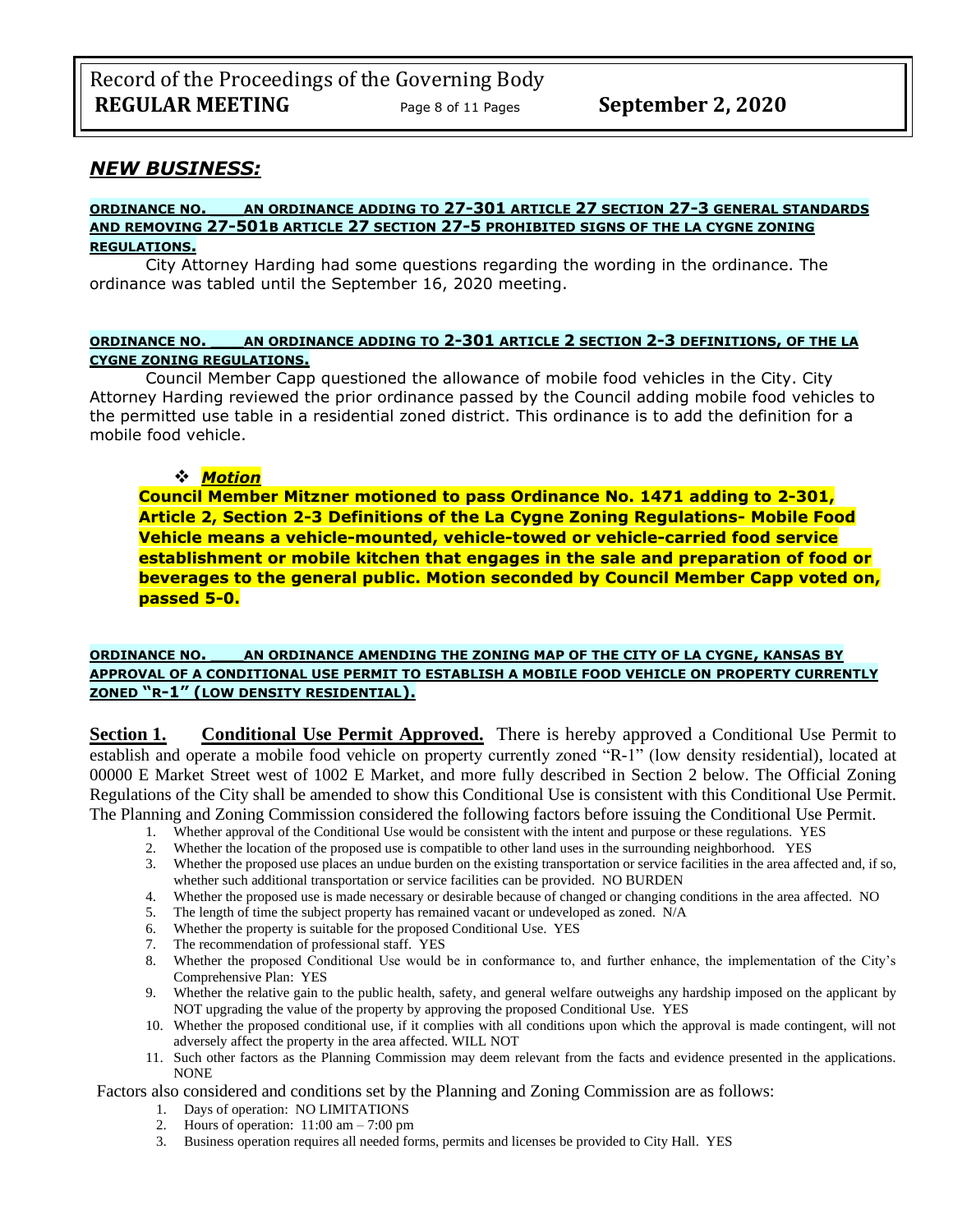Record of the Proceedings of the Governing Body **REGULAR MEETING** Page 9 of 11 Pages **September 2, 2020** 

# *NEW BUSINESS CONT:*

#### **ORDINANCE NO. \_\_\_AN ORDINANCE AMENDING THE ZONING MAP OF THE CITY OF LA CYGNE, KANSAS BY APPROVAL OF A CONDITIONAL USE PERMIT TO ESTABLISH A MOBILE FOOD VEHICLE ON PROPERTY CURRENTLY ZONED "R-1" (LOW DENSITY RESIDENTIAL).**

- 4. Business operation (example: signage) must comply with all City Codes and Ordinances. YES
- 5. Traffic Ingress/Egress: YES (no concerns)
- 6. Noise: YES (no concerns)
- 7. Lighting: YES (no concerns)
- 8. Parking/Parking Lot: YES (no concerns)
- 9. Adjacent Property: YES. Must continue the screening between the property west of 00000 E Market (1002 Market) and the residential property to the West.
- 10. Dining on the property allowed. NO CUSTOMER DINING
- 11. Maximum number of Mobile Food Vehicles permitted on the property. ONE (1)
- 12. Specific expiration date for the Conditional Use Permit. N/A.
- 13. Renewal of the Conditional Use Permit. The CUP can be renewed every two (2) years without an associated fee if the business incurs no complaints. If the business incurs complaints prior to the CUP renewal date, this CUP cannot be renewed but a new application and public hearing would be needed.
- 14. Should the business either temporarily or permanently pause or end operation, the Condition Use Permit will end six (6) months following the date of pause or ending.

**Section 2. Property**. The legal description of the subject property is as follows:

SUB-DIVISION 33-19-24, BEG 37.5 N SE/C SEC TH W 145 N 262.8 E 145 S 262.8 TO POB IN LOT A SECTION 33 TOWNSHIP 19 RANGE 24.

**Section 3. Effective Date.** This ordinance shall take effect and be in full force after being published in the official city newspaper of the City of La Cygne, Kansas.

Council held discussion regarding the regulation of the requirements of the CUP. Chief Fenoughty was capable of regulating the items listed on the CUP but concerns pertaining to the preparation of the food would be regulated by the KS Department of Agriculture. City Attorney Harding pointed out some grammatical corrections. Council members asked for clarity if the regulations would be the same for future applications submitted for mobile food vehicles. City Treasurer Gore stated the purpose of the Conditional Use Permit is to individualize the conditions for each applicant but also expressed the importance of fairness and equality within the conditions set forth.

### ❖ *Motion*

**Council Member Curtis motioned to pass Ordinance No. 1472 amending the zoning map of the City of La Cygne, Kansas by approval of a Conditional Use Permit to establish a mobile food vehicle on property currently zoned "R-1" (Low density residential). Motion seconded by Council Member Capp voted on, passed 3-1 (Nay-Capp). Abstention-Council Member Thies.**

### <u>CCMFOA VIRTUAL INSTITUTE/ACADEMY, NOVEMBER 9™-13™. YEAR 2 (JODI) WILL BE MON-FRI 8AM-10AM OR</u> 1PM-3PM, COST \$385. YEAR 4 (CONNIE) WILL BE TUES-FRI 10AM-NOON OR 1PM-3PM, COST \$300.

CC Wade preferred to wait until next year for institute due to the Capital improvement projects getting started this fall. City Treasurer Gore preferred to finish up this year.

### ❖ *Motion*

**Council Member Capp motioned to approve City Treasurer Connie Gore to attend CCMFOA Virtual Institute for the cost of \$300. Motion seconded by Council Member Mitzner voted on, passed 5-0.**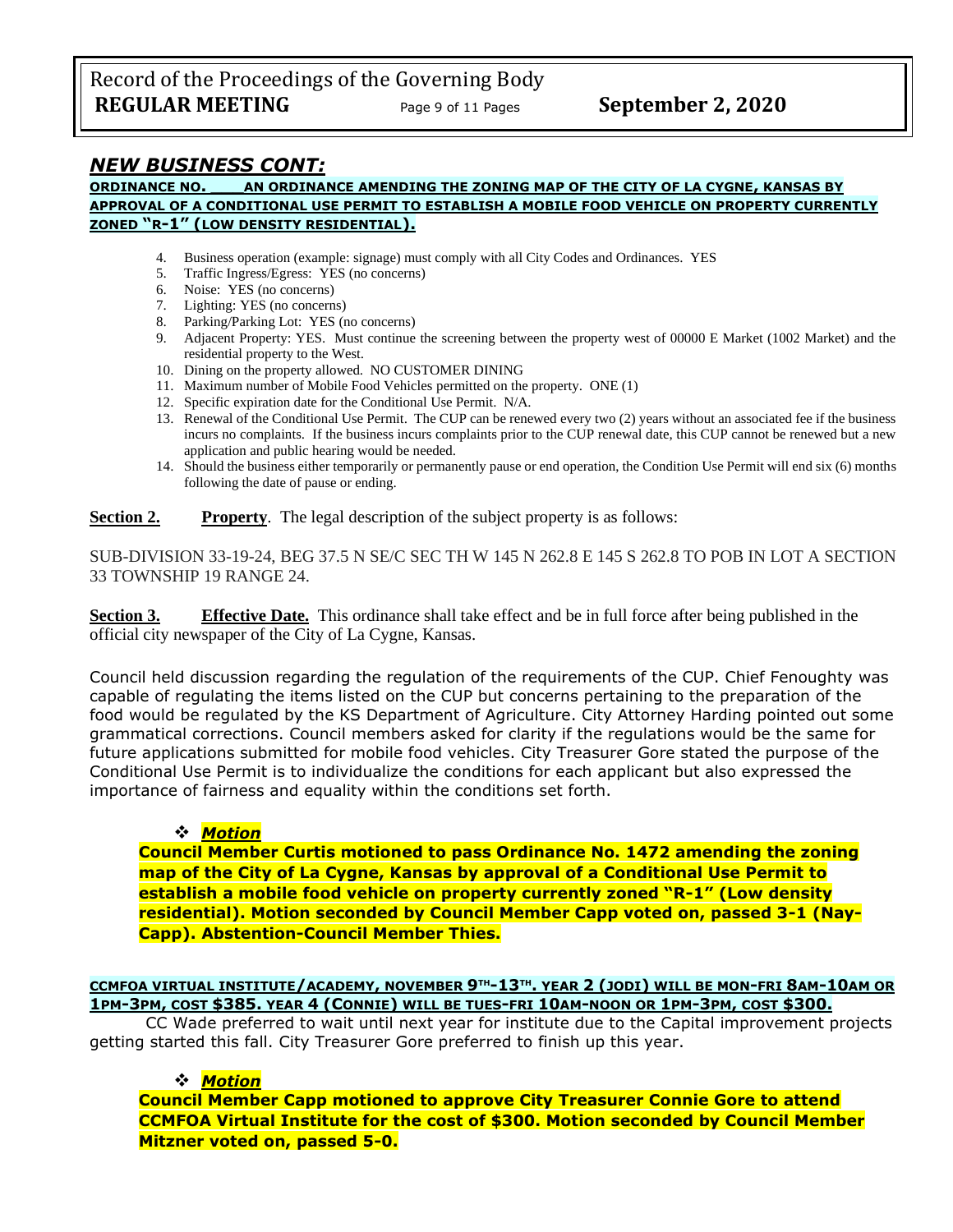# *EXECUTIVE SESSION:*

# ❖ *Motion*

**Council Member Capp motioned to go in to executive session for 5-minutes for nonelected personnel matter for an individual employee's performance and will return to the Council table at 9:28pm. Motion seconded by Council Member Mitzner voted on, passed 5-0. 9:23pm** 

Others in attendance included, but not limited to: City Attorney Harding and CC Wade

# **OPEN SESSION RESUMED AT 9:28pm**

### ❖ *Motion*

**Council Member Curtis motioned to go in to executive session for 10-minutes following a 5-minute break for non-elected personnel matter to conduct employees review and will return to the Council table at 9:43pm. Motion seconded by Council Member Capp voted on, passed 5-0. 9:28pm** 

Others in attendance included, but not limited to: City Attorney Harding and CC Wade

# **OPEN SESSION RESUMED AT 9:43pm**

### ❖ *Motion*

**Council Member Capp motioned to go in to executive session for 5-minutes for consultation with an attorney for the city which would be deemed privileged in an attorney-client relationship and will return to the Council table at 9:47pm. Motion seconded by Council Member Mitzner voted on, passed 5-0. 9:43pm** 

Others in attendance included, but not limited to: City Attorney Harding and CC Wade

# **OPEN SESSION RESUMED AT 9:47pm**

# **OTHER BUSINESS:**

Council Member Mitzner spoke about the importance of Street numbers on the houses. The city sent out letters a few years ago letting citizens know they could get numbers from City hall to put on their houses. Mayor Wilson suggested to send out letters again and to review the possibilities of enforcement.

# **NOTES AND COMMUNICATIONS TO COUNCIL:**

Marais des Cygnes River Water Assurance District No. 2 invoice for FY 2020.